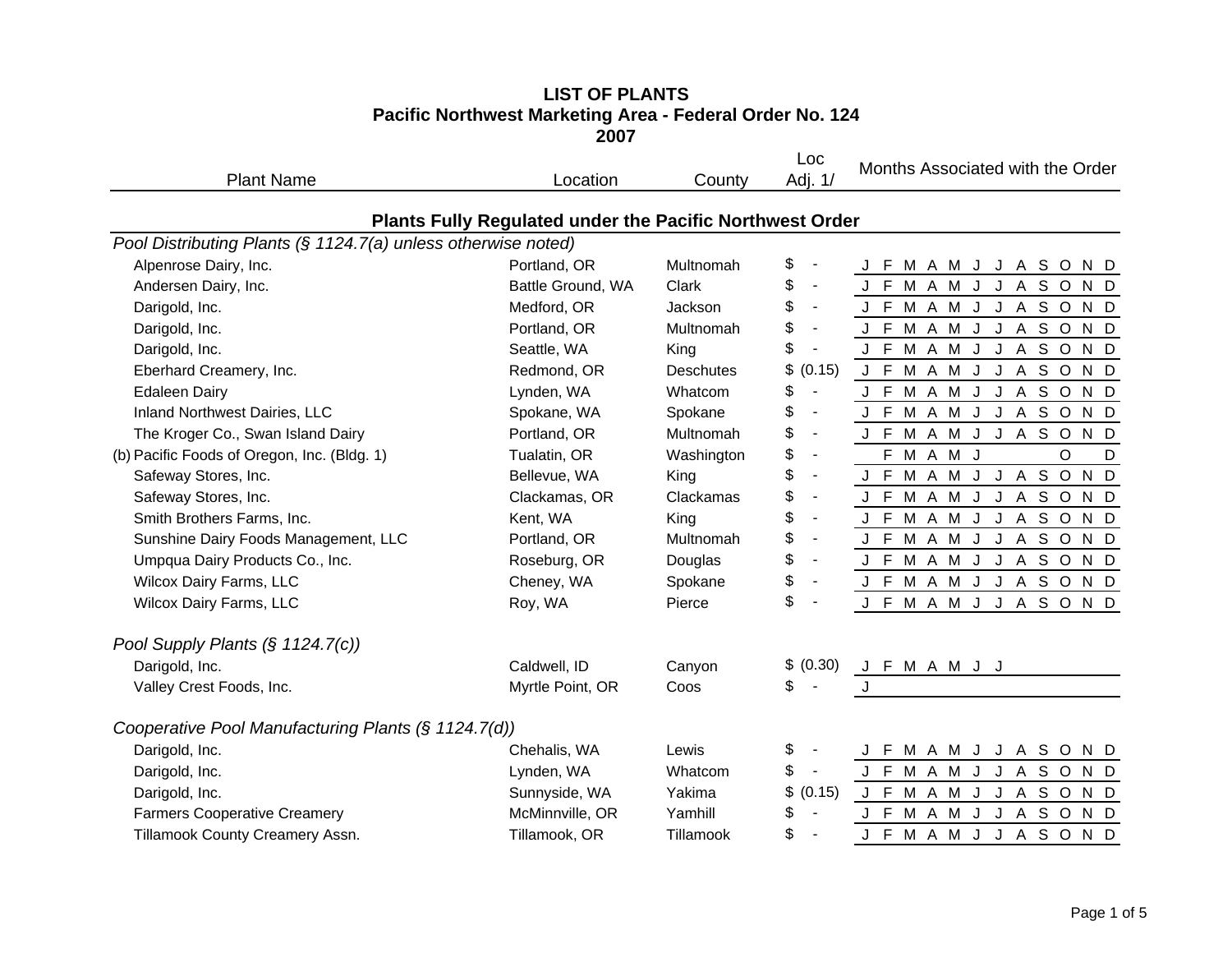#### **LIST OF PLANTS Pacific Northwest Marketing Area - Federal Order No. 124 2007**

| <b>Plant Name</b>                                                              | Location                                                        | County | Loc<br>Adj. 1/ |     |   |           |  |     |     | Months Associated with the Order |
|--------------------------------------------------------------------------------|-----------------------------------------------------------------|--------|----------------|-----|---|-----------|--|-----|-----|----------------------------------|
|                                                                                | <b>Qualified Cooperatives under the Pacific Northwest Order</b> |        |                |     |   |           |  |     |     |                                  |
| Cooperative Associations (Qualified Pursuant to $\S$ 1124.18)                  |                                                                 |        |                |     |   |           |  |     |     |                                  |
| Dairy Farmers of America, Inc.                                                 | Kansas City, MO                                                 |        |                |     |   |           |  |     |     | F M A M J J A S O N D            |
| <b>Farmers Cooperative Creamery</b>                                            | McMinnville, OR                                                 |        |                |     | M | A M       |  | A   | S O | N D                              |
| Northwest Dairy Association                                                    | Seattle, WA                                                     |        |                |     |   | F M A M J |  | A   | S O | N D                              |
| Northwest Independent Milk Producers Association                               | Mount Vernon, WA                                                |        |                |     |   | F M A M   |  |     |     | ASOND                            |
| <b>Tillamook County Creamery Association</b>                                   | Tillamook, OR                                                   |        |                | F M |   | AMJ       |  | A — | S.  | O N D                            |
| Cooperative Reserve Supply Units (Qualified Pursuant to § 1124.11)             |                                                                 |        |                |     |   |           |  |     |     |                                  |
| Northwest Independent Milk Producers Association                               | Mount Vernon, WA                                                |        |                |     |   |           |  |     |     | F M A M J J A S O N D            |
| Plants Fully Regulated under Other Federal Orders Distributing or Transferring |                                                                 |        |                |     |   |           |  |     |     |                                  |

# **Fluid Milk Products into the Marketing Area (§ 1124.8(a))**

| Farmland Dairies, LLC, d/b/a Parmalat |          |                  |                |           |    |     |   |     |  |   |    |         |   |     |
|---------------------------------------|----------|------------------|----------------|-----------|----|-----|---|-----|--|---|----|---------|---|-----|
| <b>Grand Rapids</b>                   | F.O. 33  | Grand Rapids, MI | Kent           | \$ (0.10) |    | M   | A | M   |  | A | S. | $\circ$ |   | N D |
| Jackson's Dairy                       | F.O. 32  | Hutchinson, KS   | Reno           | \$0.30    |    |     |   |     |  |   |    |         |   | N D |
| Jasper Products, LLC                  | F.O.7    | Joplin, MO       | Jasper         | \$0.30    |    | F M |   | M J |  |   |    |         |   |     |
| Lifeway Foods, Inc.                   | F.O. 30  | Morton Grove, IL | Cook           | \$ (0.10) | F. | м   | A | м   |  | A | S. | O       |   | N D |
| Meadow Gold Dairies, Inc.             | F.O. 32  | Englewood, CO    | Arapahoe       | \$0.65    | F. | м   | A | м   |  | A | S. | $\circ$ |   | N D |
| Morningstar Foods, Inc.               | F.O.7    | Murray, KY       | Calloway       | \$0.50    | F. | м   | A | м   |  | A | S. | $\circ$ |   | N D |
| Morningstar Foods, Inc.               | F.O. 5   | Mt. Crawford, VA | Rockingham     | \$0.90    |    |     |   |     |  |   |    | O       |   |     |
| Pride of Main Street Dairy, LLC       | F.O. 30  | Sauk Centre, MN  | <b>Stearns</b> | \$ (0.20) |    | м   | A | м   |  | A | S  | O       |   | N D |
| <b>Shamrock Foods Company</b>         | F.O. 131 | Phoenix, AZ      | Maricopa       | \$0.45    |    | M   | A | м   |  | A |    | S O     |   | N D |
| Smith Dairy Products Co.              | F.O. 33  | Richmond. IN     | Wavne          | \$0.10    |    |     |   |     |  |   |    |         | N |     |
| Universal Food & Beverage             | F.O.7    | Savannah, GA     | Chatham        | \$1.55    |    |     |   | M   |  |   |    |         |   |     |

## **Producer-Handler Plants under the Pacific Northwest Order (§ 1124.8(b) & .10)**

| Aurora Organic Dairy                                      | Platteville, CO   | Weld   | \$ 0.55        | J F M A M J J A S O N D       |  |  |  |  |  |  |
|-----------------------------------------------------------|-------------------|--------|----------------|-------------------------------|--|--|--|--|--|--|
| Garn L. Gilbert, et. al. (d/b/a Country Morning Farms)    | Othello, WA       | Adams  | \$ (0.15)      | J F M A M J J A S O N D       |  |  |  |  |  |  |
| Faith Dairy, Inc.                                         | Tacoma, WA        | Pierce | $s -$          | J F M A M J J Out of Business |  |  |  |  |  |  |
| Lochmead Farms, Inc. (d/b/a Lochmead Dairy)               | Junction City, OR | Lane   | $s -$          | J F M A M J J A S O N D       |  |  |  |  |  |  |
| Robert J. Mallorie, et al. (d/b/a Mallorie's Dairy, Inc.) | Silverton, OR     | Marion | $\mathbb{S}$ - | J F M A M J J A S O N D       |  |  |  |  |  |  |
| Noris Dairy, Inc.                                         | Scio, OR          | Linn   |                | J F M A M J J A S O N D       |  |  |  |  |  |  |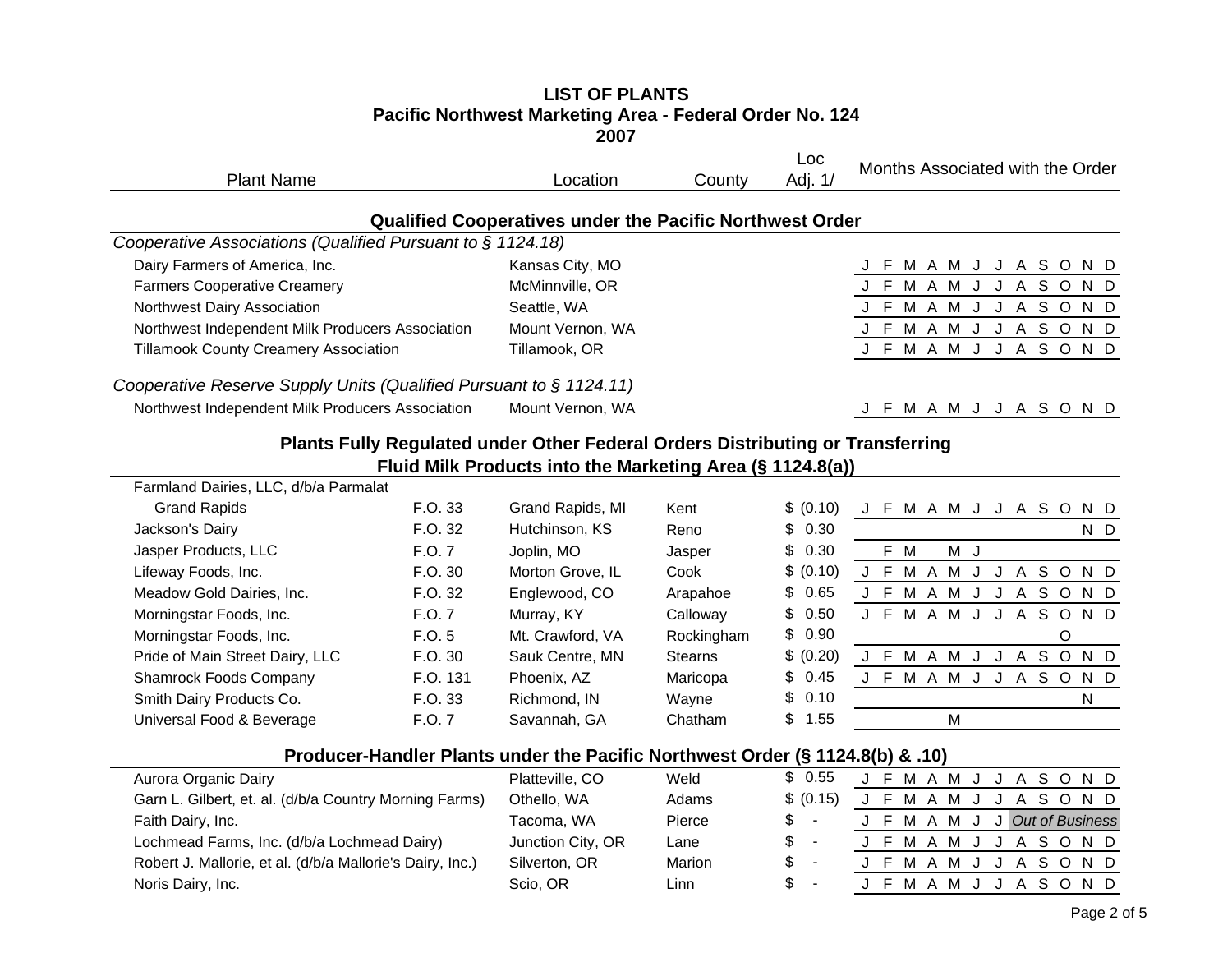#### **LIST OF PLANTSPacific Northwest Marketing Area - Federal Order No. 124 2007**

|            | ----           |           |                  |                                        |
|------------|----------------|-----------|------------------|----------------------------------------|
| Plant Name | <u>pcation</u> | ش∨ County | Loc<br>.<br>Adı. | Associated with the<br>Months<br>Order |
|            |                |           |                  |                                        |

## **Partially Regulated Distributing Plants under the Pacific Northwest Order (§ 1124.8(c))**

|                                         |                      |                |              | $    \prime$                                    |
|-----------------------------------------|----------------------|----------------|--------------|-------------------------------------------------|
| Cacique, Inc.                           | City of Industry, CA | Los Angeles    | \$0.20       | S O<br>F M A M<br>N D<br>A                      |
| Country Classic Dairies, Inc.           | Bozeman, MT          | Gallatin       | \$ (0.30)    | J F M A M J<br>A S O<br>N D<br>J                |
| Crystal Cream & Butter Co.              | Sacramento, CA       | Sacramento     | \$ (0.20)    | O N D                                           |
| Darigold, Inc.                          | Boise, ID            | Ada            | \$ (0.30)    | S O<br>N D<br>M A M<br>A<br>- F                 |
| The Dannon Company, Inc.                | Fort Worth, TX       | Tarrant        | \$<br>1.10   | A S O<br>M A M<br>N D<br>J F                    |
| Farmdale Creamery, Inc.                 | San Bernardino, CA   | San Bernardino | \$ (0.10)    | J F M A M<br>S O<br>N D<br>A                    |
| Gossner Foods, Inc.                     | Logan, UT            | Cache          | \$           | S O<br>- F<br>M A M<br>N D<br>A                 |
| Heritage Foods, LLC                     | Santa Ana, CA        | Orange         | \$<br>0.20   | J F<br>M A M<br>S O<br>N D<br>A                 |
| Jasper Products, LLC                    | Joplin, MO           | Jasper         | \$<br>0.30   | O N D<br>J A<br>J                               |
| The Kroger Co., Layton Dairy            | Layton, UT           | Davis          | \$           | M A M<br>SOND<br>-F<br>A                        |
| Meadow Gold Dairies, Inc.               | Boise, ID            | Ada            | \$ (0.30)    | M<br>- F<br>S O<br>N D<br>A M<br>A              |
| Meadow Gold Dairies, Inc.               | Kalispell, MT        | Flat Head      | \$ (0.30)    | -F<br>M<br>S O<br>$\mathsf{A}$<br>M<br>N D<br>A |
| Model Dairy                             | Reno, NV             | Washoe         | \$ (0.20)    | E<br>M<br>S.<br>N D<br>A<br>$\circ$<br>M<br>A   |
| Morningstar Foods, Inc.                 | Gustine, CA          | Merced         | \$ (0.20)    | S O<br>N D<br>F<br>M A<br>M<br>$\mathsf{A}$     |
| Pacific Foods of Oregon, Inc. (Bldg. 1) | Tualatin, OR         | Washington     | $\mathsf{S}$ | J A S<br>N.                                     |
| <b>Straus Family Creamery</b>           | Marshall, CA         | Sonoma         | \$ (0.10)    | -F<br>A S O<br>MA.<br>ND.<br>M                  |
| Sunshine Dairy Foods Management, LLC    | Portland, OR         | Multnomah      | \$           | M<br>м<br>J                                     |
| <b>WhiteWave Foods</b>                  | City of Industry, CA | Los Angeles    | \$<br>0.20   | SO.<br>F<br>M A<br>M<br>$\mathsf{A}$<br>ND.     |
|                                         |                      |                |              |                                                 |

### **Exempt Plants under the Pacific Northwest Order (§ 1124.8(e))**

|                                      |              |           | . |  |    |          |  |  |      |  |
|--------------------------------------|--------------|-----------|---|--|----|----------|--|--|------|--|
| Springfield Creamery                 | Eugene, OR   | ∟ane      |   |  |    | $\Delta$ |  |  | - N- |  |
| Sunshine Dairy Foods Management, LLC | Portland, OR | Multnomah | ъ |  |    |          |  |  | - N  |  |
| Washington State University          | Pullman, WA  | Whitman   |   |  | M. | $\Delta$ |  |  | N.   |  |

1/ Location adjustments are relative to King County, Washington, Class I differential of \$1.90.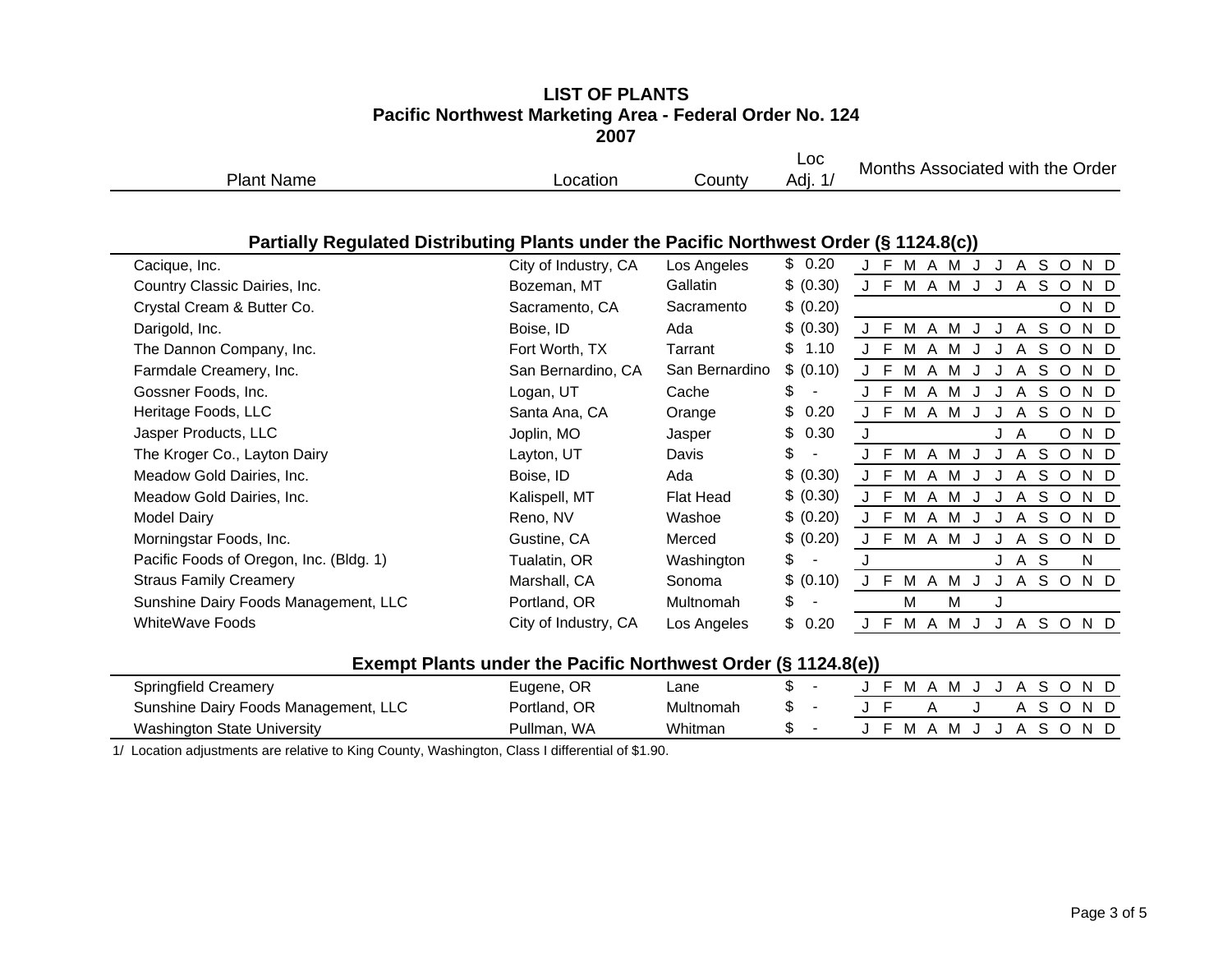# **LIST OF PLANTS Arizona\* Marketing Area - Federal Order No. 131 2007**

| <b>Plant Name</b>                                             |          | Location                                                                       | County      | Loc<br>Adj. 1/       | Months Associated with the Order       |
|---------------------------------------------------------------|----------|--------------------------------------------------------------------------------|-------------|----------------------|----------------------------------------|
|                                                               |          | <b>Plants Fully Regulated under the Arizona Order</b>                          |             |                      |                                        |
| Pool Distributing Plants (§ 1131.7(a) unless otherwise noted) |          |                                                                                |             |                      |                                        |
| (h) GH Processing                                             |          | Yuma, AZ                                                                       | Yuma        | \$ (0.25)            | J F M A M J J A S O N D                |
| The Kroger Co., Tolleson Dairy                                |          | Tolleson, AZ                                                                   | Maricopa    | \$<br>$\blacksquare$ | M A M<br>J<br>A S O<br>J<br>N D<br>J F |
| Safeway Stores, Inc.                                          |          | Tempe, AZ                                                                      | Maricopa    | \$<br>$\blacksquare$ | J F M A M J<br>J A S O<br>N D          |
| Sarah Farms                                                   |          | Yuma, AZ                                                                       | Yuma        | \$<br>(0.25)         | J F M A M J J A S O N D                |
| <b>Shamrock Foods Company</b>                                 |          | Phoenix, AZ                                                                    | Maricopa    | \$<br>$\blacksquare$ | J F M A M J<br>J A S O N D             |
| Cooperative Pool Manufacturing Plants (§ 1131.7(d))           |          |                                                                                |             |                      |                                        |
| United Dairymen of Arizona                                    |          | Tempe, AZ                                                                      | Maricopa    | \$                   | J F M A M J J A S O N D                |
|                                                               |          | <b>Qualified Cooperatives under the Arizona Order</b>                          |             |                      |                                        |
| Cooperative Associations (Qualified Pursuant to § 1131.18)    |          |                                                                                |             |                      |                                        |
| United Dairymen of Arizona                                    |          | Tempe, AZ                                                                      |             |                      | J F M A M J J A S O N D                |
|                                                               |          | Plants Fully Regulated under Other Federal Orders Distributing or Transferring |             |                      |                                        |
| Farmland Dairies, LLC, d/b/a Parmalat                         |          | Fluid Milk Products into the Marketing Area (§ 1131.8(a))                      |             |                      |                                        |
| <b>Grand Rapids</b>                                           | F.O. 33  | Grand Rapids, MI                                                               | Kent        | \$ (0.55)            | J F M<br>$\circ$<br>N D<br>M J<br>J A  |
| <b>HP Hood LLC</b>                                            | F.O. 1   | Winchester, VA                                                                 | Winchester  | \$0.45               | $\mathsf{N}$                           |
| Jackson's Dairy                                               | F.O. 32  | Hutchinson, KS                                                                 | Reno        | \$ (0.15)            | N D                                    |
| Jasper Products, LLC                                          | F.O. 7   | Joplin, MO                                                                     | Jasper      | \$ (0.15)            | F M<br>J                               |
| Morningstar Foods, Inc.                                       | F.O. 126 | Sulphur Springs, TX                                                            | Hopkins     | \$<br>0.65           | A M<br>O N D                           |
| <b>Prairie Farms</b>                                          | F.O. 32  | Granite City, IL                                                               | Madison     | \$<br>(0.35)         | O N D                                  |
| <b>Promised Land Dairy</b>                                    | F.O. 126 | Floresville, TX                                                                | Bexar       | \$<br>1.10           | J F M                                  |
| Safeway Stores, Inc.                                          | F.O. 32  | Denver, CO                                                                     | Denver      | \$<br>0.20           | J F M A M J J A S O N D                |
| Schroeder Milk Company, Inc.                                  | F.O. 30  | Maplewood, MN                                                                  | Ramsey      | \$ (0.65)            | J F                                    |
| <b>Western Quality Foods</b>                                  | F.O. 126 | Cedar City, UT                                                                 | <b>Iron</b> | \$ (0.75)            | J F M A M J J A S O N D                |
| <b>WhiteWave Foods</b>                                        | F.O. 5   | Mount Crawford, VA                                                             | Rockingham  | \$0.45               | J<br>A                                 |
|                                                               |          | Producer-Handler Plants under the Arizona Order (§ 1131.8(b) & .10)            |             |                      |                                        |
| <b>Sunrise Dairy</b>                                          |          | Taylor, AZ                                                                     | Navajo      | \$ (0.45)            | J F M A M J J A S O N D                |